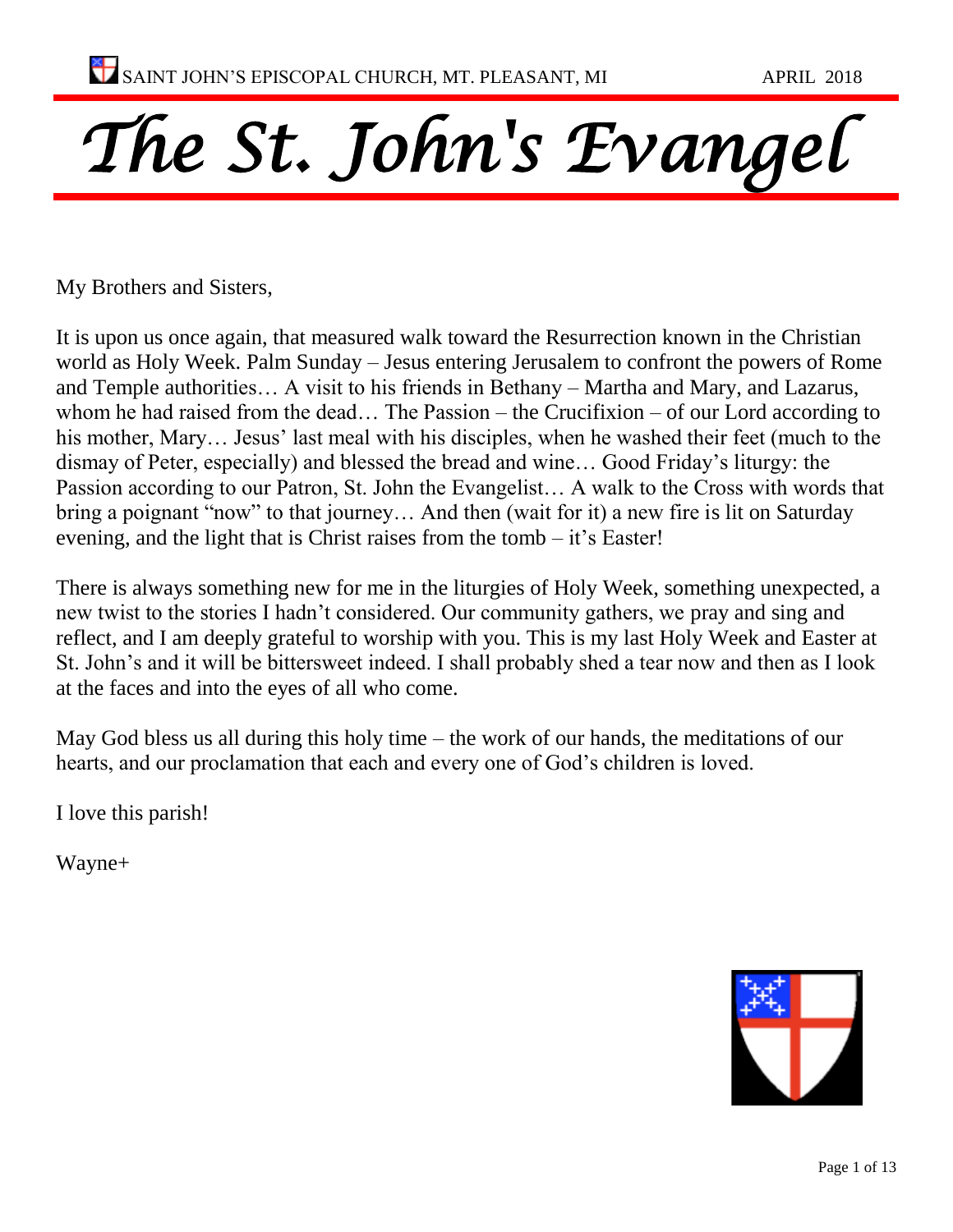## SAINT JOHN'S EPISCOPAL CHURCH, MT. PLEASANT, MI APRIL 2018



**Remember Our Homebound Members** Stop by to visit or drop a card to our parish members who are homebound.

**Alma Dickerson** 461 E. Wing Rd., Mt. Pleasant 772-2516.

#### **Al Neal**

Maplewood, 1945 Churchill Blvd. Mt. P - 773-6172

#### **Forrest Robinson**

Green Acres, 1805 E. Remus Rd. Room 205Mt. P. The Facility, 772-3456

#### **St. John's Prayer Group**

The 16 members of the Prayer Group offer petitions daily for the church and for specific requests. All parishioners are welcome to become members of



the Prayer Group or to submit requests by calling Sandy Wood, 773-9326, Martha Rarick, 773-7510, or the church office at 773-7448.

#### **Home Communion**

Just a reminder: you should let the parish office know if you are ill and wish to receive communion or a visit from either the clergy or a Lay Eucharistic Minister.



| Adam Baker              | 3              |
|-------------------------|----------------|
| Ezra Hart               | 5              |
| <b>Seth Hartshorne</b>  | $\overline{7}$ |
| Ralph Baber             | 8              |
| Amber Wold              | 8              |
| <b>Tom Cochrane</b>     | 12             |
| Samantha Papa           | 13             |
| Jennifer Dingman        | 14             |
| <b>Henry Fulton</b>     | 16             |
| <b>Ardent Hart</b>      | 16             |
| <b>Bryce Kantak</b>     | 16             |
| <b>Harold Cook</b>      | 17             |
| Megan Blackburn         | 22             |
| Jaclynn Cosan           | 24             |
| Alex DeLong             | 24             |
| Chris DeLong            | 24             |
| <b>Ashley Miller</b>    | 24             |
| <b>Forrest Robinson</b> | 28             |
| Pamela Dingman          | 29             |
|                         |                |



| Brad & Debi Peterson | 19 |
|----------------------|----|
| Steve Berkshire &    |    |
| Eileen Swinehart     | 30 |

#### **The 2018 Altar Flower Calendar**

is posted near the back door of the hurch. Please consider a Sunday that is a good date

for you to honor or remember a loved one and sign up to provide flowers. Thank you!

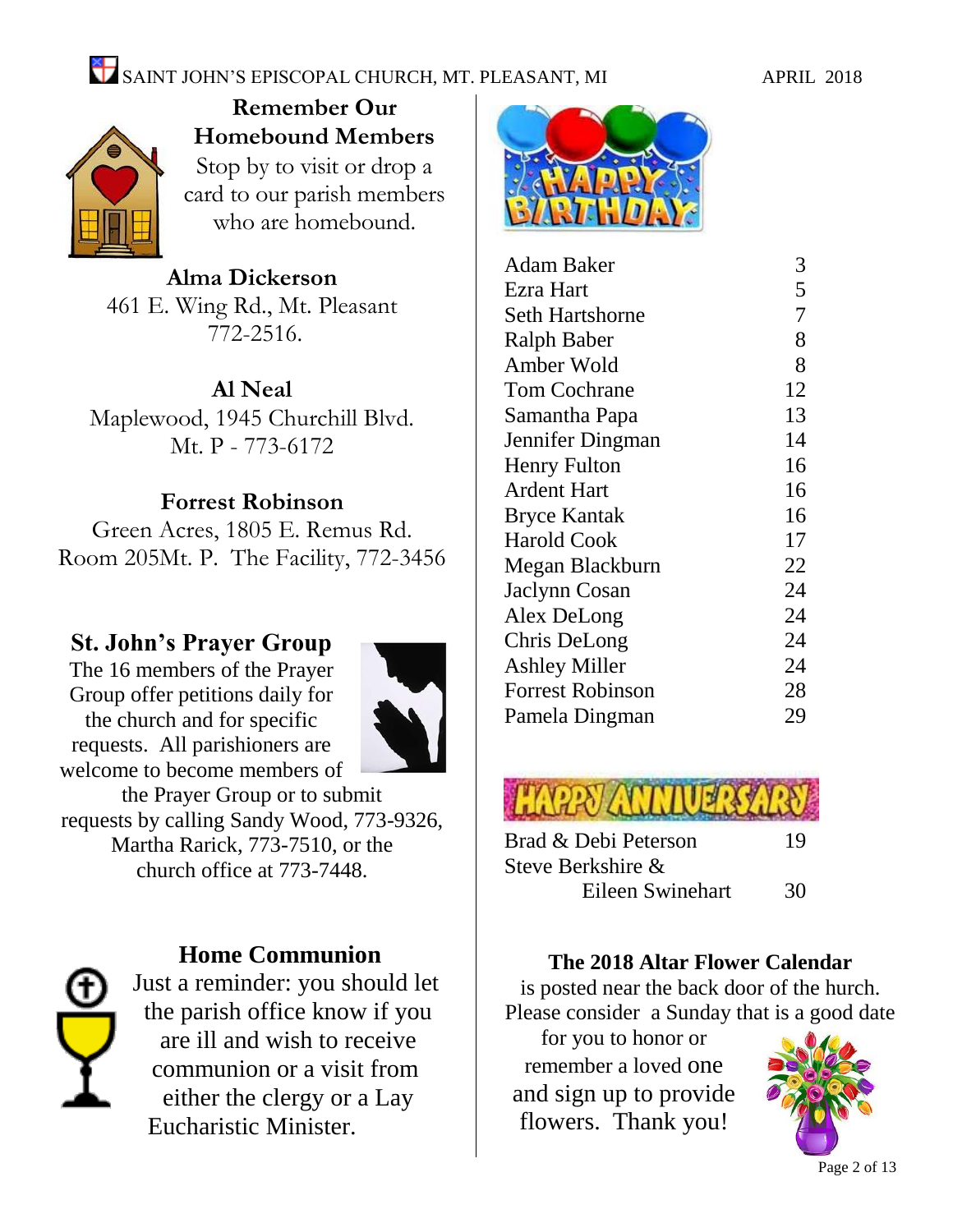## Outside the Tent

When I was still working at Woodland Hospice I stopped at Ric's almost every day on my way home from work to pick up fixings for dinner, or, when I really felt harassed, a potpie from their hot table. I ran into friends most days, but we rarely lingered to talk: at 5 p.m. we wanted to fly through the checkout, get home, kick off our shoes. On Saturdays I would put on the coffee pot, then run over to Ric's for doughnuts and the *Free Press.* 

Except for the Saturday morning doughnut run, that routine changed after my retirement in 2013, in large part because the *Free Press* made home deliveries only three days a week— Thursday, Friday, and Sunday—because we are a "small market." Before retirement I stopped at a convenience store on my way to work to pick up the paper and fill my coffee mug. After retirement Ric's became my "go-to" spot for everything but that mug of coffee. Even on days the paper arrived at our doorstep I ran over to Ric's to pick up a few items for lunch or dinner.

Ric's has become my "local," to borrow the British expression for one's neighborhood pub. It has become the place where I chat with the checker about the weather, or about the quarters in my change that Henry probably doesn't have yet for his "America's National Park Commemorative Quarters" book. At ten or eleven in the morning the clientele is quite different from late weekday afternoons. Young mothers poke down the aisles, trying to keep their children content. Older men and women—sometimes in pairs, sometimes alone—move equally slowly through the store. Often they are friends, and so we block the aisle for five or ten minutes to catch up on our news and our ailments.

I've always been one to chat up men and women who provide a service, an inheritance from my father, who taught me this questionable skill when I tagged along with him to A&P and Red Owl, the lumberyard, the hardware store, the machine shop, the office supply store. When I greeted well-wishers at his funeral back in 1988, I met many of these men and women, who spoke warmly of his friendliness. I knew then that I wanted to be remembered in that way, though I am careful to limit my conversations when the lines are long at the checkout. And so I stop to talk to Al, from the meat department; Dave, whom I met in my first year at Woodland Hospice when I officiated the funeral of a fellow archer; the guy who does our electrical work—he's only there on Saturdays—and, of course, the checkers and baggers, even the woman who one day referred to me, speaking to another employee, as "that older lady."

Those regular trips to Ric's, none of them more than fifteen minutes, have opened up for me a "brave new world" where the greying, gimpy shoppers don't wear nametags that would tell me more about who they are. Or tell them something about who I am. In my folder of clippings I found a short poem a friend passed on to me a few years ago, one that gave her peace and courage as she moved through the last phase of her life. As I move through Ric's, which is, after all, simply a metaphor for my last third of life, this poem lifts me up.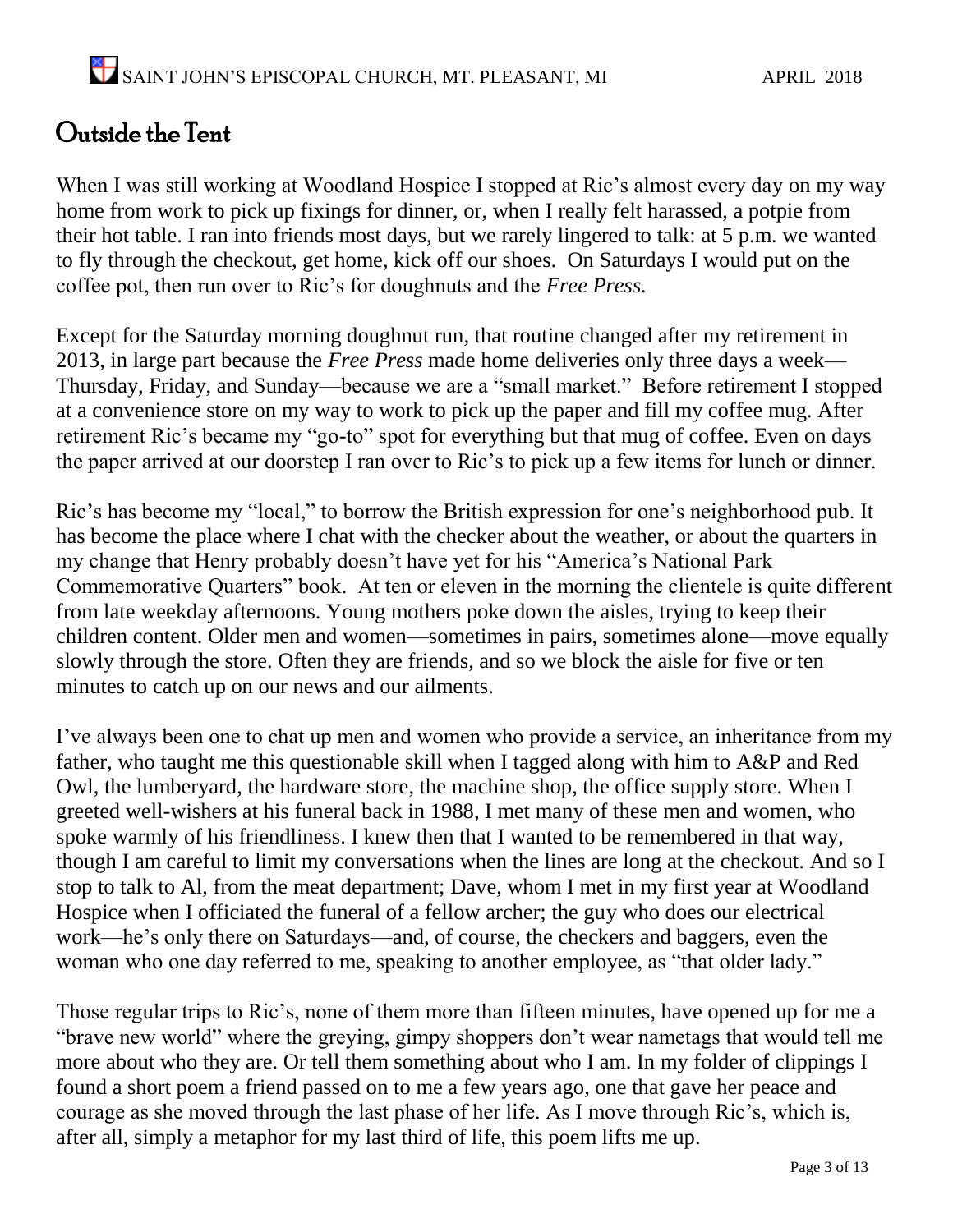*You must give birth to your images. They are the future waiting to be born. . . . Fear not the strangeness you feel. The future must enter you long before it happens. Just wait for the birth, for the hour of new clarity.* 

*Rainer Maria Rilke*

Peace, Nancy

The Isabella County Restoration House is Hosting a Fundraiser! "PARTY FOR A PURPOSE" Saturday, April 7, 2018 at 6:00 p.m. at the ICRH Day Shelter (the former Wictory Church Building) on the corner of High St. and Adams St. For tickets and information, e-mail holls1kk@cmich.edu Also see the flyer with more information in the Parish House

#### Kitchen Linens

If you took the kitchen towels and dish cloths home to wash after Coffee Hour,we do appreciate that! However…you need to remember to return them to the kitchen as soon as you can! We want to be sure that our next Hosts have fresh, clean linens when they re needed! Thank you!

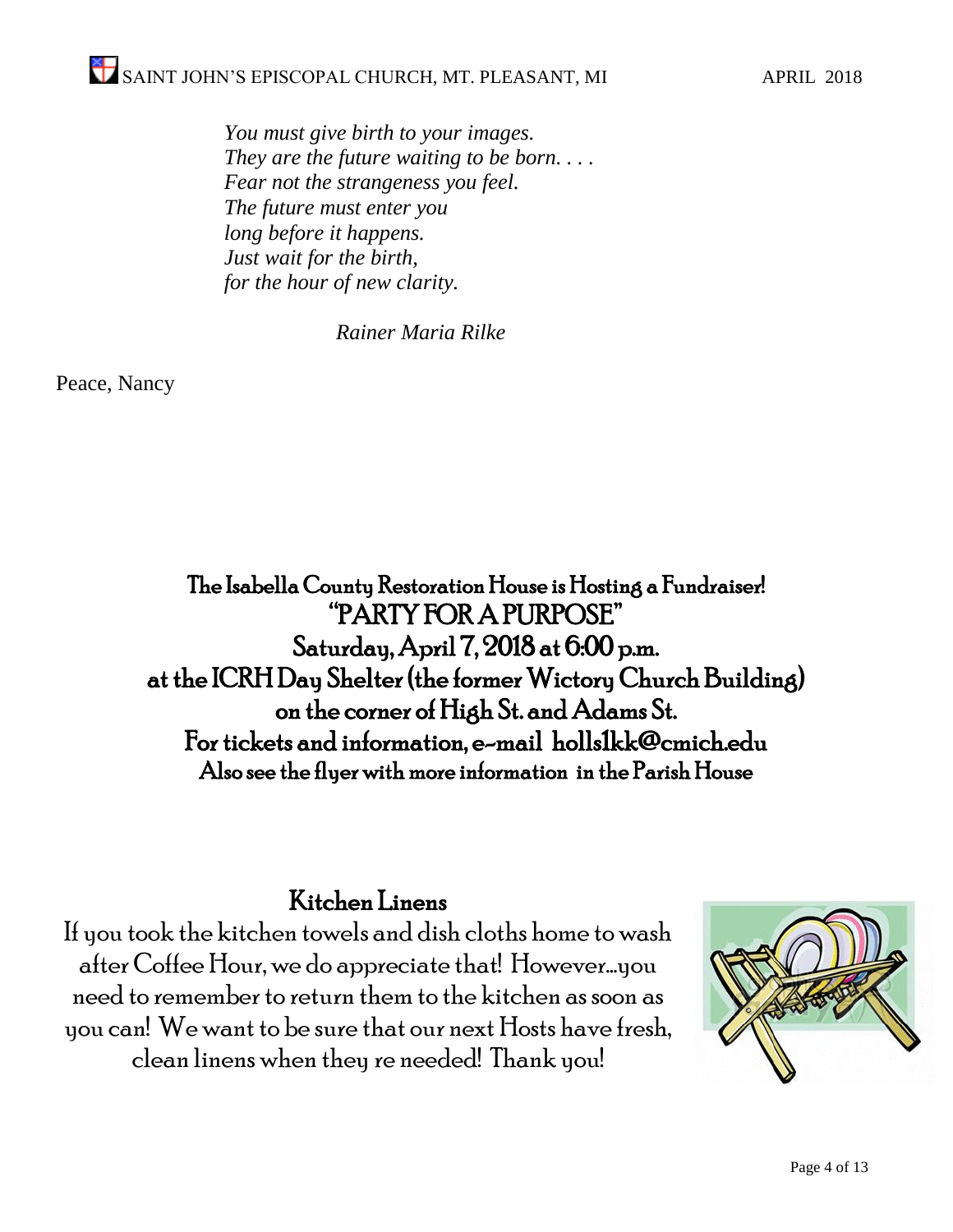## April 2018 Sunday Lay Ministry

| <b>DATE</b>                                    | <b>LESSONS</b>                                                                  | <b>PRAYERS</b>                                                  | <b>GREETERS</b>                        | <b>COFFEE</b><br><b>HOUR</b><br><b>HOSTS</b> | <b>ACOLYTES</b>    | <b>ALTAR</b><br><b>GUILD</b>            |
|------------------------------------------------|---------------------------------------------------------------------------------|-----------------------------------------------------------------|----------------------------------------|----------------------------------------------|--------------------|-----------------------------------------|
| <b>April</b><br><b>Easter</b><br><b>Sunday</b> | 10:00 a.m.<br>Anne Hiebert<br>Alton and<br>Jennifer<br>Dingman                  | 10:00 a.m.<br>Joan Kadler                                       | David and<br>Jennifer<br>Dingman       |                                              | <b>Rex Dingman</b> | Pamela<br>Dingman and<br>Peg Hicks      |
| Lectionary                                     | Acts 10:34-43                                                                   | Psalm 118:1-2, 14-24                                            |                                        | Colossians 3:1-4                             | John 20:1-18       |                                         |
| <b>April</b><br>8<br>2 Easter                  | 8:00 a.m.<br><b>Steven</b><br>Berkshire<br>10:00 a.m.<br>Mary Ellen<br>Cochrane | 8:00 a.m.<br>Peg Hicks<br>10:00 a.m.<br>Mary Kiesgen            | Ford and<br>Pamela<br>Dingman          | Joan Kadler<br>and Mary<br>Kiesgen           | Adam Baker         | Pamela<br>Dingman and<br>Peg Hicks      |
| Lectionary:                                    | Acts 4:32-35                                                                    | Psalm 133                                                       | 1 John 1:1-2:2                         | John 20:19-31                                |                    |                                         |
| <b>April</b><br>15<br>3 Easter                 | 8:00 a.m.<br><b>Barbara</b><br>Sheperdigian<br>10:00 a.m.<br>Tom Cochrane       | 8:00 a.m.<br>Martha Rarick<br>10:00 a.m.<br>Sandy Wood          | David, Nancy<br>and Matthew<br>Kinney  | Ford and<br>Pamela<br>Dingman                | Matthew<br>Kinney  | Pamela<br>Dingman and<br>Peg Hicks      |
| Lectionary:                                    | Acts 3:12-19                                                                    | Psalm 4                                                         | 1 John 3:1-7                           | Luke 24:36b-48                               |                    |                                         |
| <b>April</b><br>22<br>4 Easter                 | 8:00 a.m.<br>Peg Hicks<br>10:00 a.m.<br><b>Henry Fulton</b>                     | 8:00 a.m.<br>Peg Hicks<br>10:00 a.m.<br>Jennifer<br>Dingman     | Joan Kadler<br>and Mary<br>Kiesgen     | David, Nancy,<br>and Matthew<br>Kinney       | Emma<br>Dingman    | Ella Jo Regan<br>and David<br>Shirley   |
| Lectionary                                     | Acts 4:5-12                                                                     | Psalm 23                                                        | 1 John 3:16-24                         | John 10:11-18                                |                    |                                         |
| <b>April</b><br>29<br>5 Easter                 | 8:00 a.m.<br>Martha Rarick<br>10:00 a.m.<br>Nancy<br>Hartshorne                 | 8:00 a.m.<br>Peg Hicks<br>10:00 a.m.<br><b>Henry Fulton</b>     | Marcia David<br>and Ulana<br>Klymyshyn | Carol Lauffer<br>and Lynne<br>L'Hommedieu    | Rex Dingman        | Ella Jo Regan<br>and David<br>Shirley   |
| Lectionary:                                    | Acts 8:26-40                                                                    | Psalm 22:24-30                                                  | 1 John 4:7-21                          | John 15:1-8                                  |                    |                                         |
| <b>May</b><br>6<br><b>6 Easter</b>             | 8:00 a.m.<br>Steven<br>Berkshire<br>10:00 a.m.<br>Joan Kadler                   | 8:00 a.m.<br>Martha Rarick<br>10:00 a.m.<br>Nancy<br>Hartshorne | Lynne<br>L'Hommedieu<br>and Sandy Wood | Rod Leslie and<br>Marian Matyn               | Adam Baker         | Pamela<br>Dingman and<br>Harriett White |
|                                                | Lectionary: Acts 10:44-48                                                       | Psalm 98                                                        | 1 John 5:1-6                           | John 15:9-17                                 |                    |                                         |

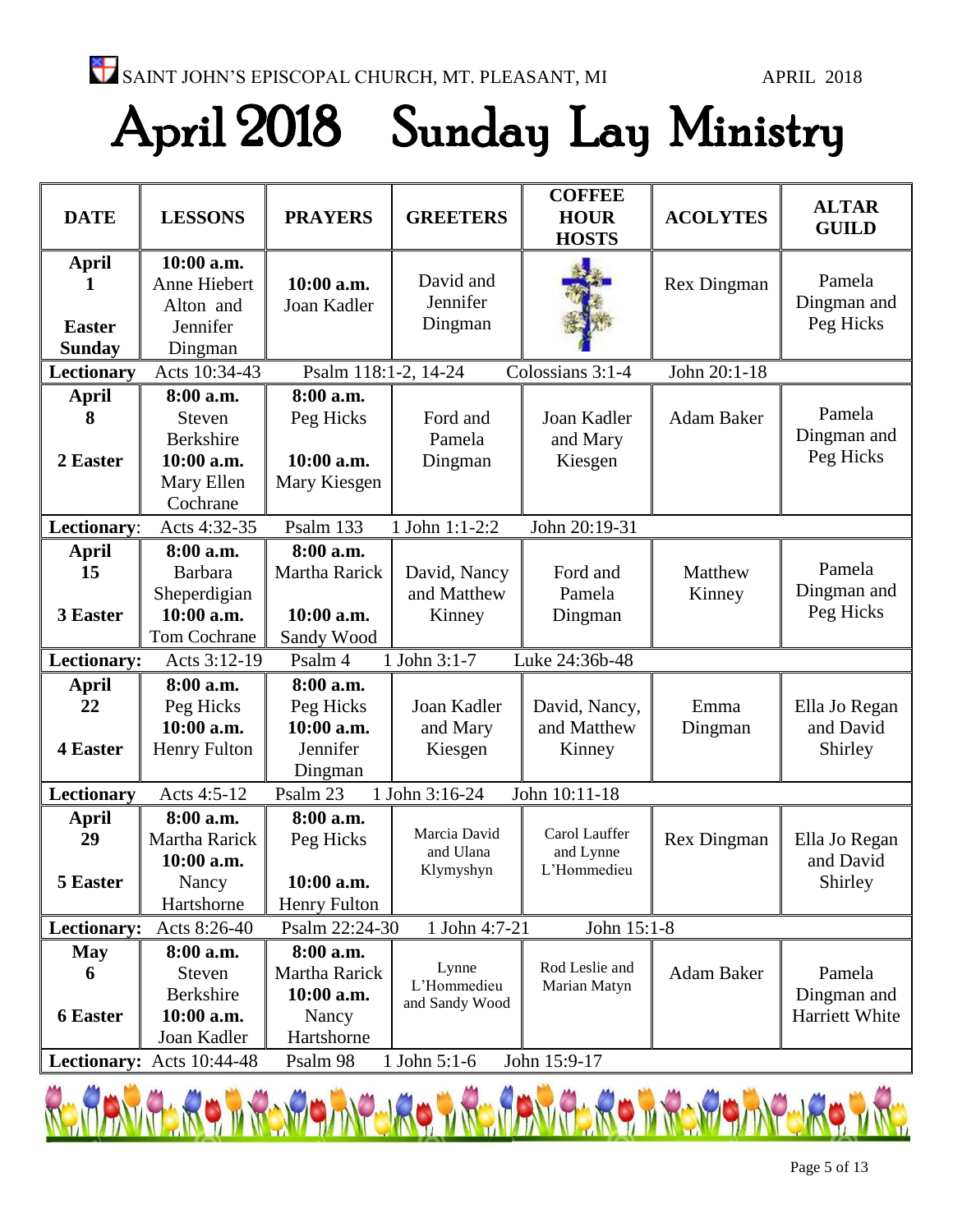

SAINT JOHN'S EPISCOPAL CHURCH, MT. PLEASANT, MI APRIL 2018

#### APRIL 2018 at St. John's Episcopal Church. For updates, visit the Parish Website and click on "Calendar"

| <b>Sunday</b>                                                                                                                                                                                           | <b>Monday</b>                                                                                       | <b>Tuesday</b>                                                                                                           | Wednesday                                                                                      | <b>Thursday</b>                                                                                                       | Friday                                                                                              | <b>Saturday</b>                                                                                 |
|---------------------------------------------------------------------------------------------------------------------------------------------------------------------------------------------------------|-----------------------------------------------------------------------------------------------------|--------------------------------------------------------------------------------------------------------------------------|------------------------------------------------------------------------------------------------|-----------------------------------------------------------------------------------------------------------------------|-----------------------------------------------------------------------------------------------------|-------------------------------------------------------------------------------------------------|
| <b>MARCH 25, SUNDAY OF THE</b><br><b>PASSION</b><br>(PALM SUNDAY)<br>10am The LIturgy of Palm<br>Sunday - Procession, Reading<br>of the Passion<br>5pm Holy Eucharist, Pot Luck,<br>and Movie at Emmaus | 26, MONDAY IN<br><b>HOLY WEEK</b><br>4pm Music Meeting<br>5:30pm EfM<br>7pm Holy Eucharist          | 27, TUESDAY IN<br><b>HOLY WEEK</b><br>10am T'ai Chi<br>2pm Prayer Shawl<br>Ministry<br>5:30pm Yoga<br>7pm Holy Eucharist | 28, WEDNESDAY<br><b>IN HOLY WEEK</b><br>Noon Eucharist<br>7pm The Passion<br>According to Mary | 29, MAUNDY<br><b>THURSDAY</b><br>10am T'ai Chi<br>5:30pm Choir<br>7pm The Liturgy for<br>Maundy Thursday and<br>Vigil | 30, GOOD FRIDAY<br>9am Morning Prayer<br>Noon Good Friday<br>Liturgy<br>3pm The Way of the<br>Cross | <b>31, HOLY</b><br><b>SATURDAY</b><br>9am Morning<br>Prayer<br>8pm The Great<br>Vigil of Easter |
| <b>APRIL 1, THE FEAST OF THE</b><br><b>RESURRECTION</b><br>10am Festal Eucharist for the<br>Resurrection of Our Lord<br>Jesus Christ<br>5pm Holy Eucharist at<br>Emmaus                                 | $\overline{2}$<br>Office Closed for<br>Easter Monday<br>Noon Daughters of<br>the King<br>5:30pm EfM | $\mathbf{3}$<br>10am T'ai Chi<br>5:30pm Yoga<br>7pm Compassionate<br>Friends                                             | $\overline{\mathbf{4}}$<br>Noon Eucharist                                                      | 5<br>10am T'ai Chi<br>5:30pm Choir                                                                                    | 6<br>Office Closed<br>5pm Citizens for<br>Climate Change<br>(Parish House)                          | $\overline{7}$                                                                                  |
| <b>8 EASTER II</b><br>8 am Holy Eucharist<br>9am Sunday School<br>10am Choral Eucharist<br>Vestry After Coffee Hour<br>5pm Holy Eucharist at<br>Emmaus                                                  | 9<br>4pm Music Meeting<br>5:30pm EfM                                                                | 10<br>10am T'ai Chi<br>5:30pm Yoga                                                                                       | 11<br>FR. WAYNE AWAY<br>Noon Eucharist                                                         | 12<br>FR. WAYNE AWAY<br>10am T'ai Chi<br>5:30pm Choir                                                                 | 13<br>Office Closed                                                                                 | 14                                                                                              |
| <b>15 EASTER III</b>                                                                                                                                                                                    | 16                                                                                                  | 17                                                                                                                       | 18                                                                                             | 19                                                                                                                    | 20                                                                                                  | 21                                                                                              |
| <b>Restoration House Guests</b><br>This Week to 4/23<br>8 am Holy Eucharist<br>9am Sunday School<br>10am Choral Eucharist<br>5pm Holy Eucharist at<br>Emmaus                                            | 4pm Music Meeting<br>5:30pm EfM                                                                     |                                                                                                                          | Noon Eucharist                                                                                 | 9:30am Staff Meeting<br>5:30pm Choir                                                                                  | Office Closed                                                                                       |                                                                                                 |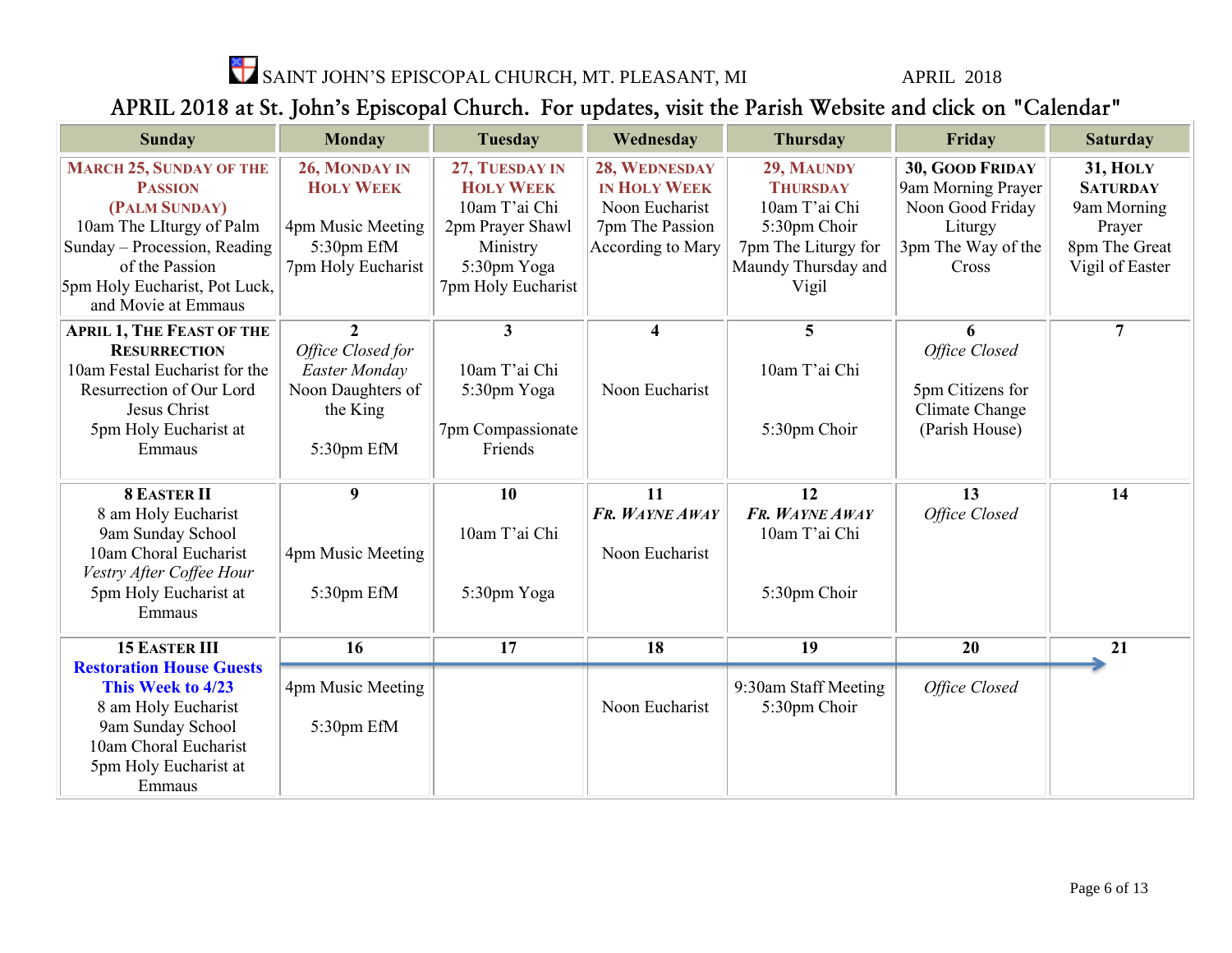|                       |                  |               | <b>V</b> SAINT JOHN'S EPISCOPAL CHURCH, MT. PLEASANT, MI |               | <b>APRIL 2018</b> |                               |
|-----------------------|------------------|---------------|----------------------------------------------------------|---------------|-------------------|-------------------------------|
| <b>22 EASTER IV</b>   | 23               | 24            | 25                                                       | 26            | 27                | 28                            |
| 8 am Holy Eucharist   | Evangel          |               |                                                          |               | Office Closed     | 10am                          |
| 9am Sunday School     | Deadline         |               |                                                          |               |                   | St. Demetrios                 |
| 10am Choral Eucharist |                  | 10am T'ai Chi | Noon Eucharist                                           | 10am T'ai Chi |                   | <i>Worships at St. John's</i> |
|                       | 4pm Music        |               |                                                          |               |                   | 2pm Hunter Schuur             |
| 5pm Holy Eucharist at | Meeting          | 5:30pm Yoga   |                                                          | 5:30pm Choir  |                   | Recital                       |
| Emmaus                | $5:30 \text{pm}$ |               |                                                          |               |                   |                               |
|                       | EfM              |               |                                                          |               |                   |                               |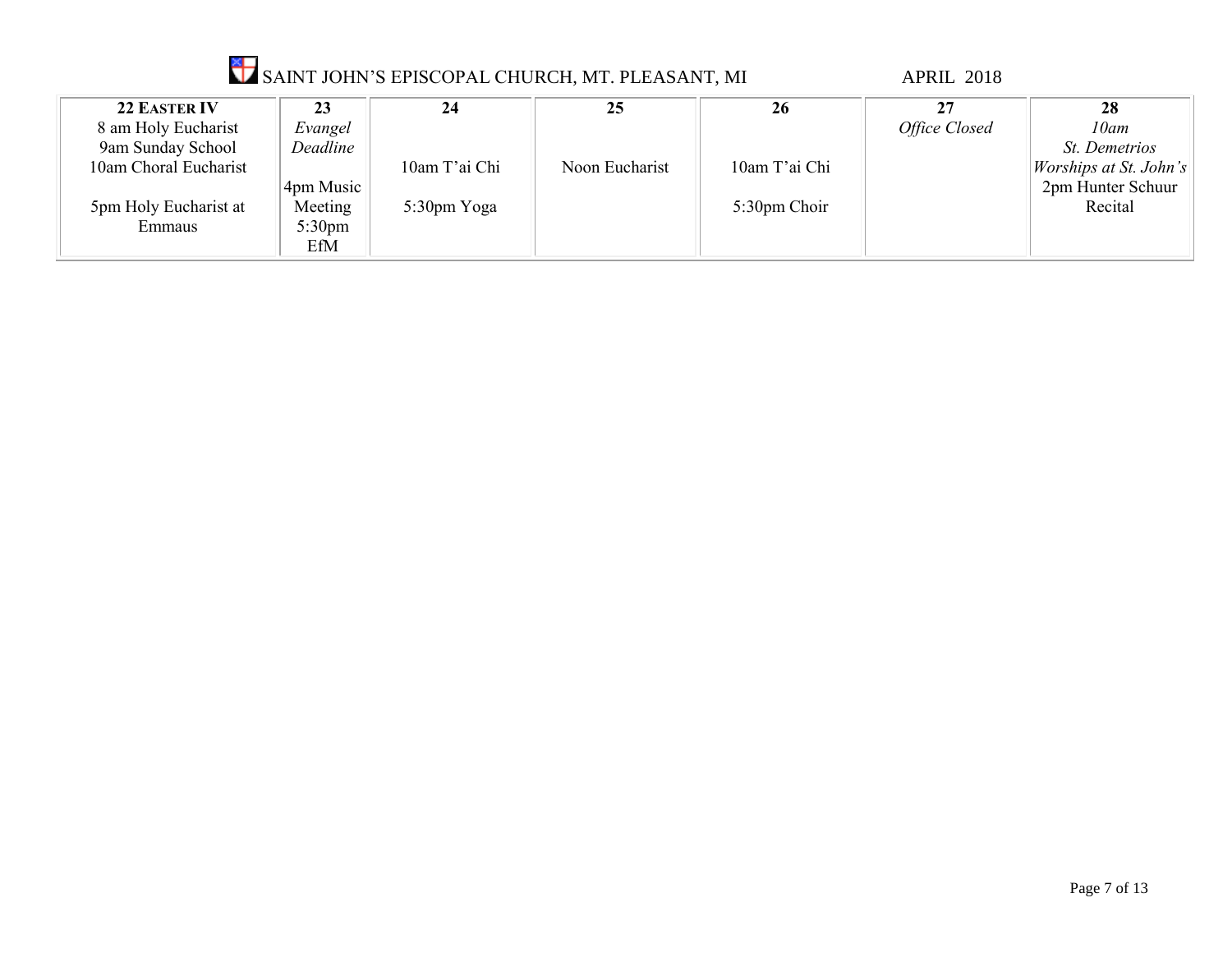

**This is our Greeter/Coffee Hour Host Schedule—If you cannot serve on the date you were given, please exchange dates with someone else on the list and call the Parish Secretary at 773-74**

### **Greeters**



#### **April**

- David and Jennifer Dingman
- Ford and Pamela Dingman
- David, Nancy, and Matthew Kinney
- Joan Kadler and Mary Kiesgen
- Marcia David and Ulana Klymyshyn

#### **May**

- Lynne L'Hommedieu and Sandy Wood
- Rod Leslie and Marian Matyn
- Colin, Anne, and Matthew Alton
- Sharon Bolton and Laura Cochrane

#### **June**

- Tom and Mary Ellen Cochrane
- Marcia David and Ulana Klymyshyn
- David and Jennifer Dingman
- Ford and Pamela Dingman

**Coffee Hour Hosts**



#### **April**

- **Easter Sunday – No Coffee Hour**
- Joan Kadler and Mary Kiesgen
- Ford and Pamela Dingman
- David, Nancy, and Matthew Kinney
- Carol Lauffer and Lynne L'Hommedieu

#### **May**

- Rod Leslie and Marian Matyn
- D. J. and Misha Proctor and Christi Brookes
- Ralph Baber and Karen Varanauskas
- Colin, Anne, and Matthew Alton

#### **June**

- Sharon Bolton and Laura Cochrane
- Bernice Cole and Carol Lauffer
- Clancy and Pat DeLong
- David and Jennifer Dingman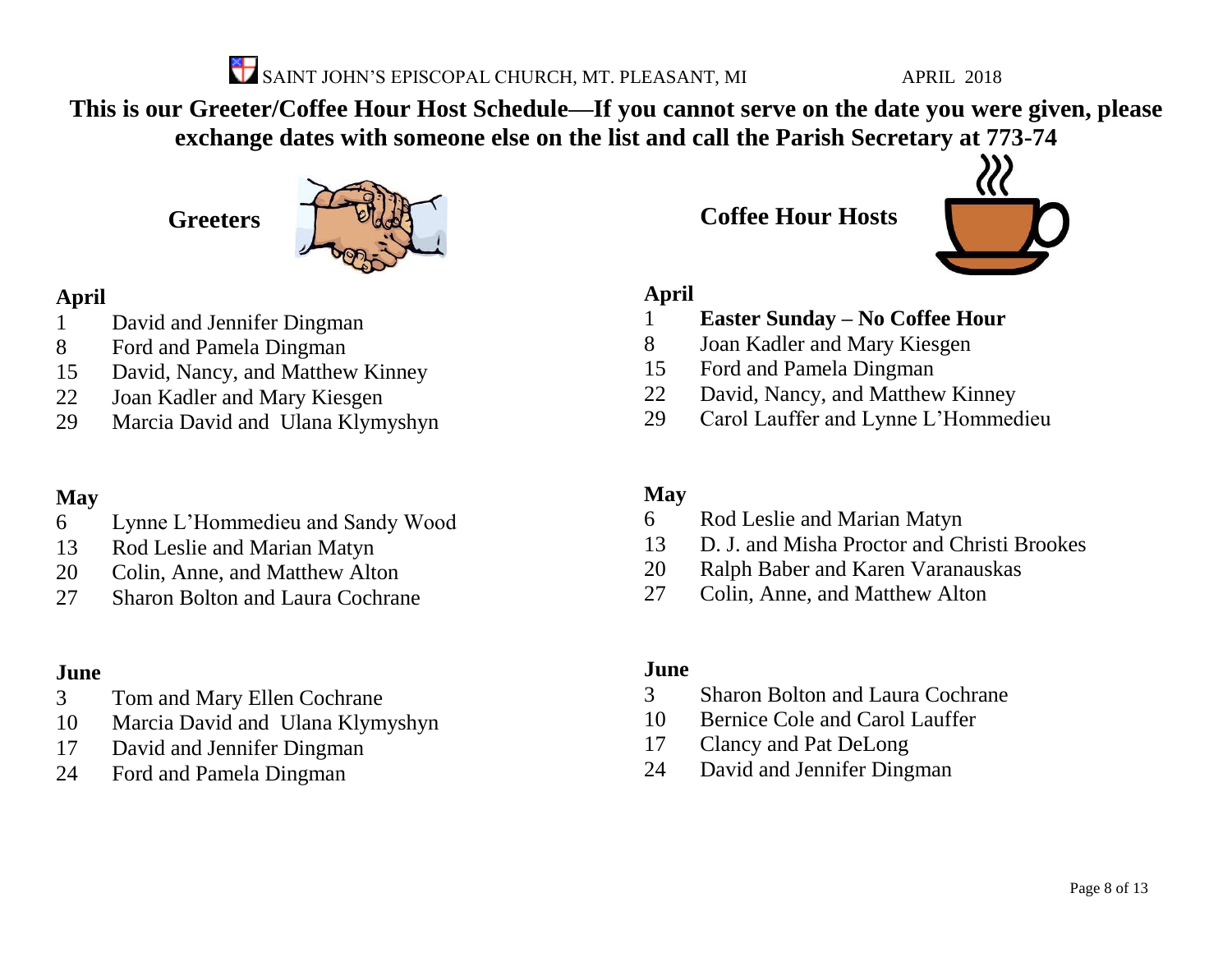#### **St. John's Episcopal Church Mt. Pleasant, MI 48858 Vestry Minutes March 11, 2018**

Present were Wayne Nicholson, Bernice Cole, Ella Jo Regan, Tom Cochrane, Eric Vinceguerra, Adam Baker, Clancy DeLong, Marsha David, Nancy Kinney, Ulana Klymishyn, David Shirley.

Adam moves to approve February minutes, Nancy seconded. Vestry votes to approve February minutes.

Clancy completes Treasury report: we received a \$50,000 bill from contractor, so we have a \$38,000 discrepancy with the contractor that needs to be sorted out. This has been sorted out due to GLBC was only the cost of the new Lantern door hardware.

Wayne noted that Gabriel Kney fixed the bellow on the organ and David noted Gabriel also fixed the drawer in the sacristy. Repair costs have been payed off.

Wayne passed around a paper so vestry members can indicate if we have had antiracism/safeguarding God's children/Safeguarding God's people training.

Tom met with security contractor and reported that our WiFi coverage needed improvement. Clancy suggested we decide the level of security we want when meeting with security contractors, including if we want surveillance or security cameras, how much we want to focus on protecting property or parishioners, etc.

Ulana expressed concern that planning and discussion of security and safety might increase parishioner's stress levels. Wayne and David said that security discussions need to be continued.

Nancy, who now heads up Buildings and Grounds, said that Marsha took her on a tour of the building and grounds. Vestry mentioned a few repairs that needed to be completed.

Bernice reports that Easter baskets for the Women's Shelter are coming along well.

Wayne states we need someone to coordinate receptions after the April 15 Evensong. Wayne said that he would contact a Vestry member and ask. Vestry expressed interest in delaying Evensong a week until after the homeless shelter leaves so reception is not affected. Wayne will work with the music team on this.

Respectfully submitted, Adam Baker, Clerk of Vestry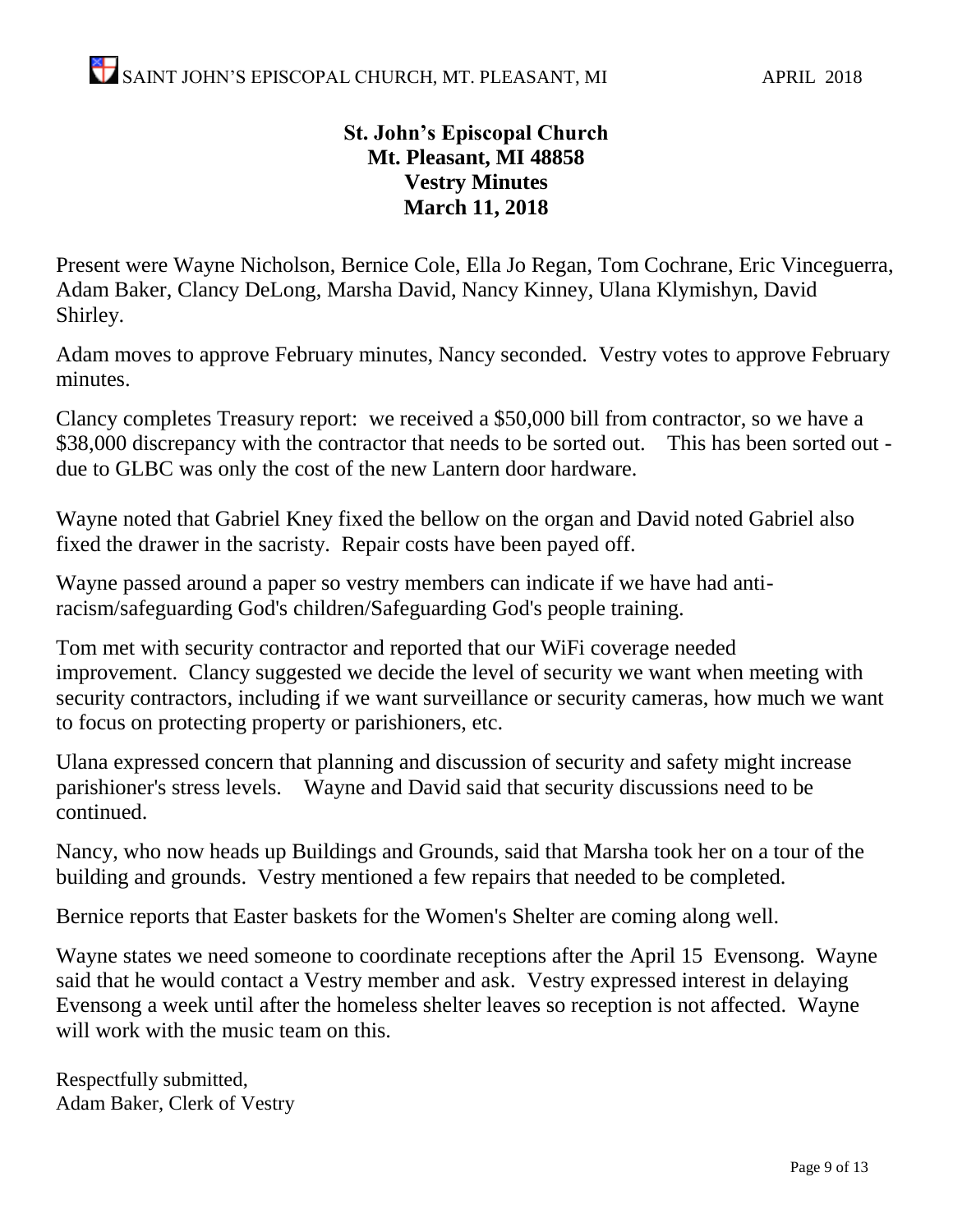#### **March 2018 Financial Report**

Below is a summary of operating fund activity through the end of February (16.67%).

#### **Operating fund receipts over (under) expenditures ................... \$ (8,743.91)**

Through February, income and expenses are tracking with the budget. A deficit shows due to rector expenses being top heavy due to retirement in July and accelerated payments to the Goodrow Fund.

#### **Cash balances on February 28, 2018 are as follows:**

| Capital Campaign funds balance on January 1, 201820,103.05   |  |
|--------------------------------------------------------------|--|
| Capital Campaign funds balance on February 28, 201822,722.52 |  |

#### **Capital Fund Activity For February:**

|--|--|--|--|

#### **BUILDING PROJECT**

| Non-Capitalized Expenses (Bank Fees/Interest)  12,137.52 |  |
|----------------------------------------------------------|--|

|--|--|

Anticipated Expenses:

#### **TOTAL PROJECT COST.................................... 467,268.98**

Clancy DeLong Treasurer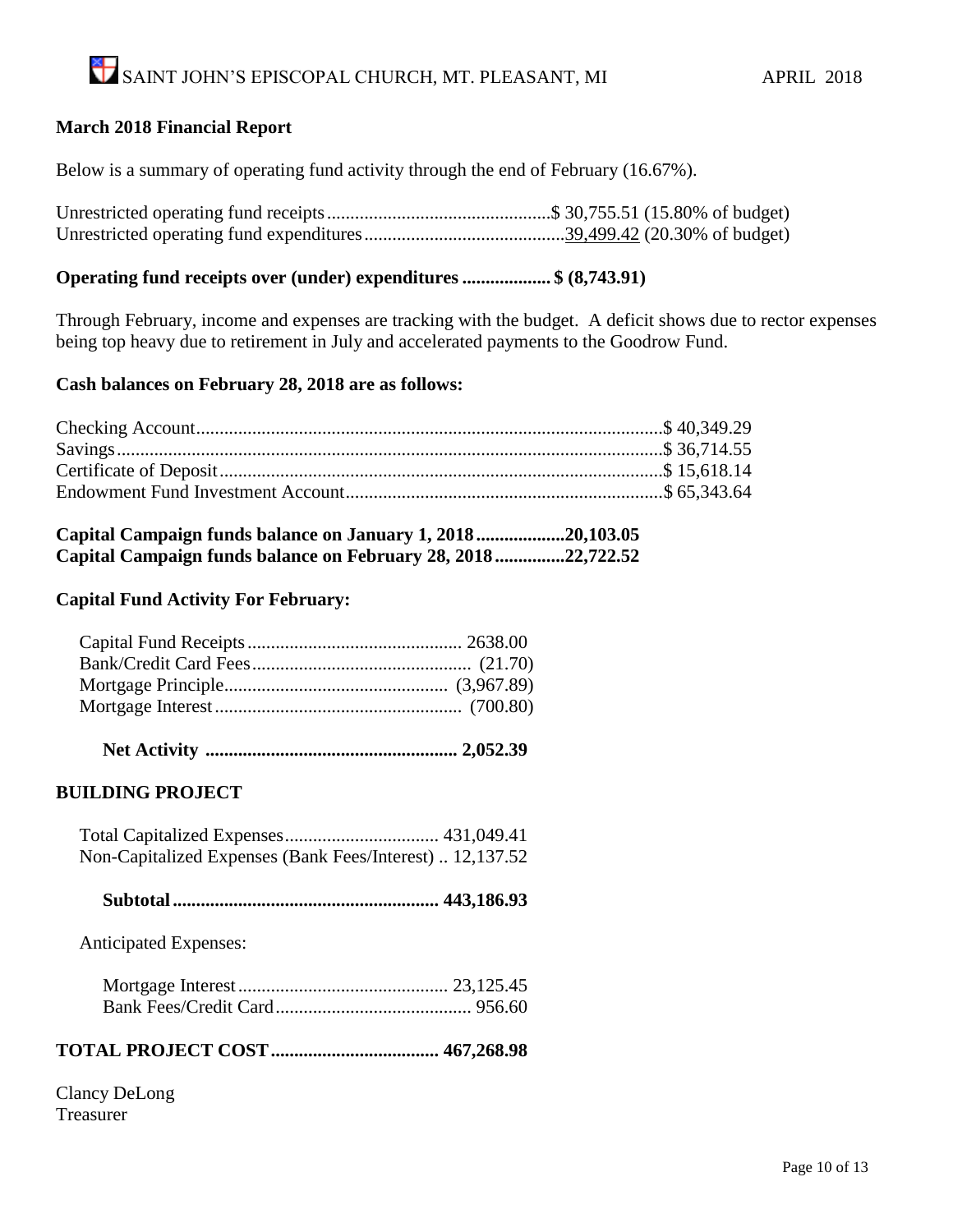#### **ANGLICAN WORTHIES**

#### 327. Nightingale, Florence (1820-1910) Nurse

The most significant female of the Victorian period, aside from the queen, is Florence Nightingale, the founder of modern nursing, but the qualities that brought her success and fame were not endearing. She was driven, a "force of nature," nearly, all her adult years by the crisis in health and sanitation among those to whom she administered or regarded with sympathy. She was focused and stubborn. She put on no airs, and had little regard for women of her class who did. She eschewed the typical roles for privileged women of her time; modern scholars of feminism have acknowledged her importance. I think she was probably, deep down, difficult to get along with, especially in her later years, but she had her loyal disciples, whom she bullied successfully with social guilt.

She was born in Florence of well-to-do parents and was named after the city. Her mother and father were cultured and liberal. In 1837, at the age of seventeen, an impressionable age, she received a "call:" from God to devote her life to the care of others. In Paris she met the English expatriot Mary Clarke, a Parisian hostess, with whom she formed a bond that lasted the rest of her life. By this time she also had made the acquaintance of Richard Monckton Milnes (1809-1885), a graduate of Trinity College, Cambridge, Milnes was a member of "The Apostles," that select group of promising young men among whom \*Tennyson and Arthur Hallam were members. Milnes had subsequently traveled in Germany, Italy and Greece and had published *Memorials of a Tour in Parts of Greece* (1834), which Florence undoubtedly read. Milnes was a very eligible bachelor. He was about to enter Parliament, and wanted to marry Florence. Florence was an attractive young woman, but she still fancied she was hearing this divine "call," and after nine years of courtship, she finally rejected him, concerned that marriage would interfere with her need to serve others.

In Rome in 1847 she met a man who, more than anyone else, would help her complete her ministry. This was Sidney Herbert (1810-1861), Secretary of State for War during the conflict with Russia in Crimea. (The Crimean War was the only war in the long Victorian Age. It developed when the Russians under Czar Nicholas II were trying to seize Crimea. The czar is long gone, but some things in Russian are still the same.) Florence was sailing up the Nile in 1850 when she reported another "divine" episode: "God called me in the morning and asked me would I do good for him alone without reputation." Thus began the start of her vocation.

Before returning to London she visited the Lutheran community at Kaiserwerth-am-Rhein where she observed women caring for the sick and the deprived. She remained four months in this community where she learned the principles of sanitation, organization, and humanity that would characterize the rest of her career. Back home she published *The Institute of Kaiserwerin on the Rhine, for the Practical Training of Deaconnesses*. In August of 1853 she was appointed superintendent at the Institute for the Care of Sick Gentlewomen. She held this position just one year.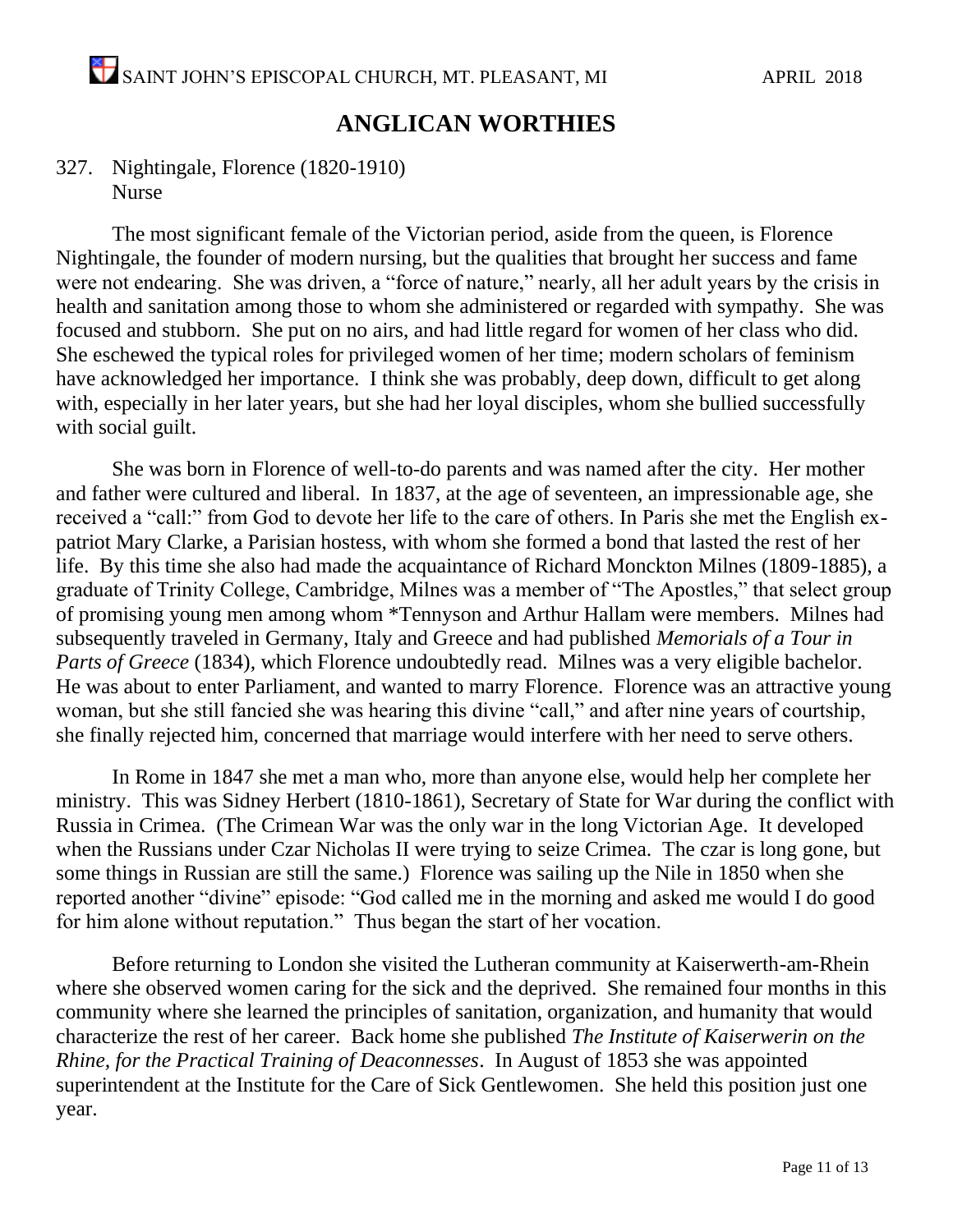## SAINT JOHN'S EPISCOPAL CHURCH, MT. PLEASANT, MI APRIL 2018

Florence Nightingale is famous for her care for the sick during the Crimean War. In addition to the wounds from gunfire and cannon, thousands of hospitalized soldiers were unable to heal because of conditions in the military hospitals. The care of the sick and wounded in British hospitals had not advanced much since Sir James Pringle's treatise a hundred years ago, *Observations on Diseases of the Army*. Reports of the miserable conditions at the military hospital in Scutari, a suburb of Istanbul, reached London in the summer of 1854. Sir Sidney wrote Florence, asking her to go to Scutari with other female volunteers to see whether she could improve the situation. (At the same time Florence wrote Sir Sidney's wife, a friend, to ask her husband to send her!) She was thirty-four. In October Florence took thirty-eight women, all volunteers, as well as fifteen nuns, authorized by Sir Sidney, to Barracks Hospital in Scutari, assisted by Mary Clarke. There they found wounded soldiers crowded together, breathing noxious effluvia from the sewers beneath the building,, unbathed, and with little chance of recovering because of the unsanitary conditions, inadequate or spoiled food, and an exhausted, overworked medical staff. Their offer of assistance was not welcome at first. She was only a nurse; she was only a woman. Many of the surgeons resented her, finding her stubborn, but she was not particularly unpleasant; she just insisted on having her own way. Then in November came the casualties from the battles of Balaclava and Inkerman: another thousand wounded and no place to put them. What was worse; an almost mortal wound or inevitable mortality due to typhus, typhoid, cholera, or dysentery. Typically, more died from the latter than the former.

Lytton Strachey in his *Eminent Victorians* (1918) highlighted the deplorable conditions Florence and her colleagues found: "Want, neglect, confusion, misery—in every shape and in every degree of intensity—filled the endless corridors and the vast apartments of the barracks-house." Besides the sewers, the floor boards of the building were so rotten that they could not be scrubbed. There were four miles of beds pushed together so that one could not move between them. And no ventilation for the eastern Mediterranean heat! Florence reported: "I have been well acquainted with the dwellings of the worst part of most of the great cities of Europe, but I never have been in an atmosphere which I could compare with that of the Barracks Hospital at night." She found no furniture, no other amenities. Patients were given canvas to cover themselves because there were not enough sheets.

She was a welcome presence to all the patients; she saw that they got washed and given clean garments. She insisted on cleanliness as primary. She saw that the sick were supplied with necessaries like soap and towels, utensils for eating, combs and tooth brushes. She was always at odds with protocol and bureaucracy. Supplies lying in the basement if the Turkish Custom House she released from the authorities through the sheer strength of her will. Later she created a reading room and books.

Strachey wrote, "For those who watched her at work among the sick, moving day and night from bed to bed, with that unflinching courage, with that indefatigable vigilance, it seemed as if the concentrated force of an undivided and unparalleled devotion could hardly suffice for that portion of her task alone." The newspapers in London were soon apprised of her solicitude for the men, and soon she was known to the English world as "the Lady with the Lamp." -hlf